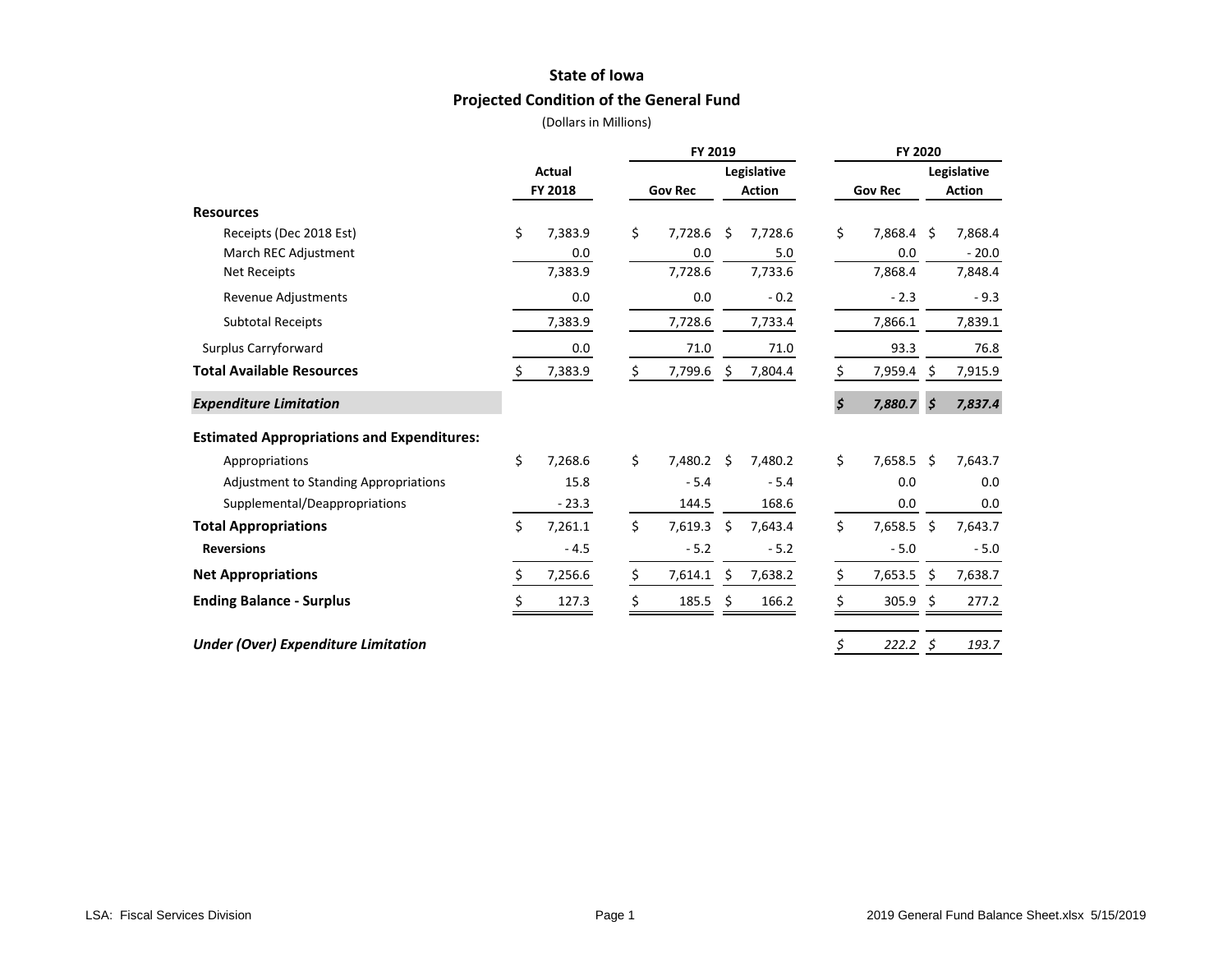### **State of Iowa**

### **General Fund Appropriation Bills**

|               |                                              | <b>Gov Rec</b>   |         | <b>Legislative Action</b> |         |  |  |
|---------------|----------------------------------------------|------------------|---------|---------------------------|---------|--|--|
| Bill No.      | <b>Bill Name</b>                             | FY 2019 Adj.     | FY 2020 | FY 2019 Adj.              | FY 2020 |  |  |
| <b>HF 759</b> | Administration and Regulation                | \$<br>$0.5$ \$   | 60.5    | l\$<br>0.5 <sup>5</sup>   | 56.5    |  |  |
| SF 609        | <b>Agriculture and Natural Resources</b>     | 0.0              | 46.7    | 0.0                       | 42.7    |  |  |
| SF 608        | Economic Development                         | 0.0              | 44.4    | 0.0                       | 41.9    |  |  |
| <b>HF 758</b> | Education                                    | 0.1              | 971.5   | 0.1                       | 952.7   |  |  |
| HF 766        | <b>Health and Human Services</b>             | 141.1            | 1,920.9 | 150.3                     | 1,937.2 |  |  |
| SF 615        | Justice System                               | 2.8              | 576.2   | 2.8                       | 583.8   |  |  |
| SF 616        | Judicial Branch                              | 0.0              | 186.1   | 0.0                       | 184.2   |  |  |
| <b>HF 765</b> | Infrastructure Bill                          | 0.0              | 0.0     | 0.0                       | $-17.5$ |  |  |
| SF 306        | School Supplemental State Aid                | 0.0              | 3,297.1 | 0.0                       | 3,301.1 |  |  |
| SF 307        | <b>School Transportation Equity Bill</b>     | 0.0              | 11.2    | 0.0                       | 21.9    |  |  |
| SF 603        | <b>Concurrent Enrollment Bill</b>            | 0.0              | 0.0     | 0.0                       | 2.0     |  |  |
| SF 638        | <b>Standing Appropriations Bill</b>          | 0.0              | 0.0     | 15.0                      | $-31.7$ |  |  |
| Current Law   | <b>Standing Appropriations (Current Law)</b> | 0.0              | 543.9   | 0.0                       | 568.8   |  |  |
|               | Total                                        | $144.5 \text{ }$ | 7,658.5 | I\$<br>168.6 \$           | 7,643.7 |  |  |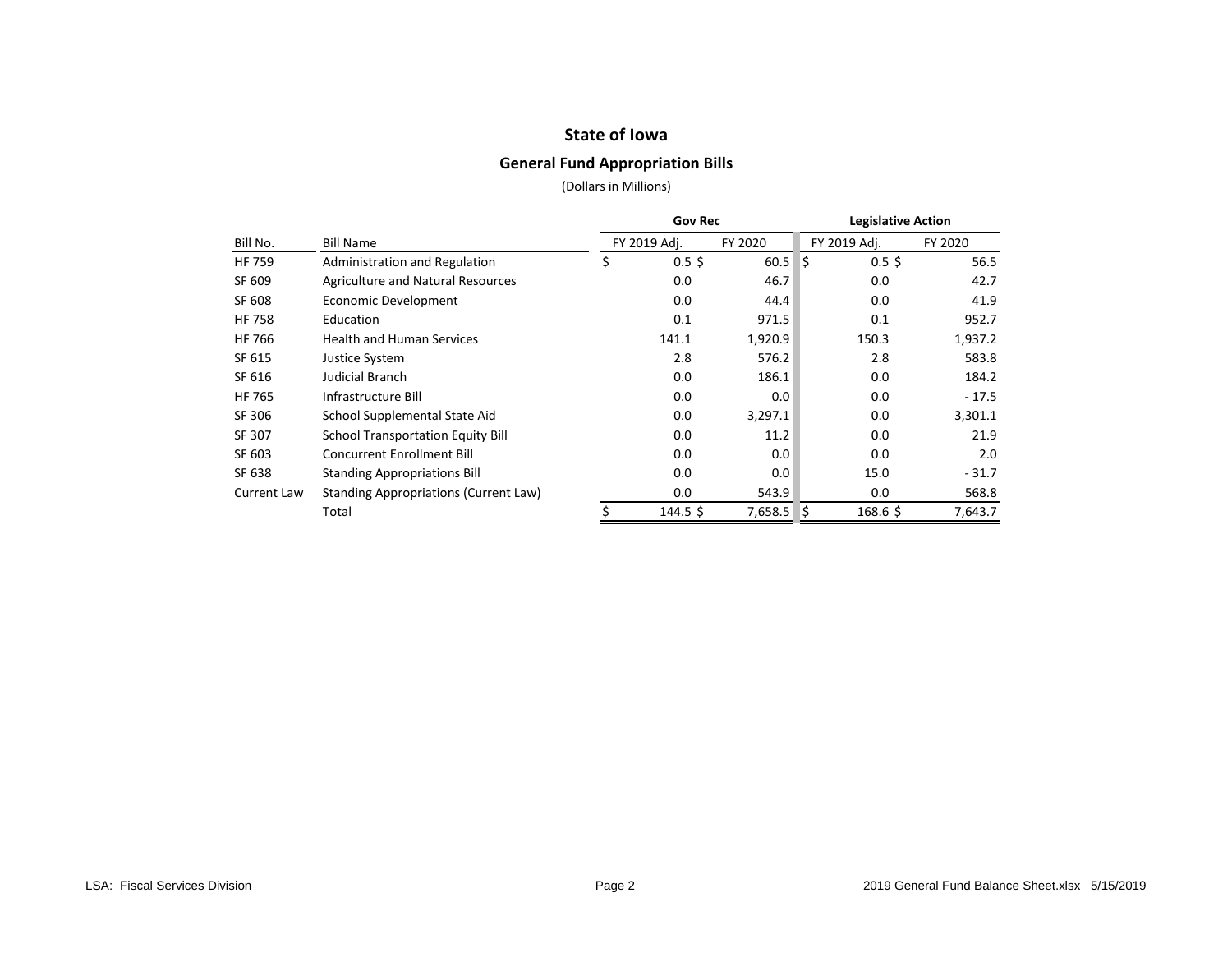## **State of Iowa General Fund Revenue Adjustments by Bill**

|                                  |                                             | <b>Gov Rec</b>         |         | <b>Legislative Action</b> |                  |         |  |  |
|----------------------------------|---------------------------------------------|------------------------|---------|---------------------------|------------------|---------|--|--|
| Bill No.                         | <b>Description</b>                          | FY 2019                | FY 2020 |                           | FY 2019          | FY 2020 |  |  |
| Gov                              | <b>Workforce Housing Tax Credit</b>         | \$<br>0.0 <sup>5</sup> | $-2.3$  | I\$                       | 0.0 <sup>5</sup> | 0.0     |  |  |
| <b>SF 220</b>                    | Corporation Section 179                     | 0.0                    | 0.0     |                           | $-0.6$           | $-0.4$  |  |  |
| <b>HF 778</b>                    | Beginning Farmer Tax Credit                 | 0.0                    | 0.0     |                           | 0.0              | $-0.4$  |  |  |
| <b>HF 772</b>                    | Broadband and Housing Incentives            | 0.0                    | 0.0     |                           | 0.0              | $-2.2$  |  |  |
| SF 617                           | <b>Sports Wagering</b>                      | 0.0                    | 0.0     |                           | 0.0              | 0.9     |  |  |
| <b>SF 597</b>                    | <b>Blood Processing Sales Tax Exemption</b> | 0.0                    | 0.0     |                           | 0.0              | $-0.7$  |  |  |
| <b>HF 779</b>                    | Tax Code Changes Act                        | 0.0                    | 0.0     |                           | 0.4              | $-6.4$  |  |  |
| SF 615                           | Public Safety Survivor Benefits - Lottery   | 0.0                    | 0.0     |                           | 0.0              | $-0.1$  |  |  |
| <b>Total Revenue Adjustments</b> |                                             | $0.0 \,$ \$            | $-2.3$  | \$                        | $-0.2$ \$        | $-9.3$  |  |  |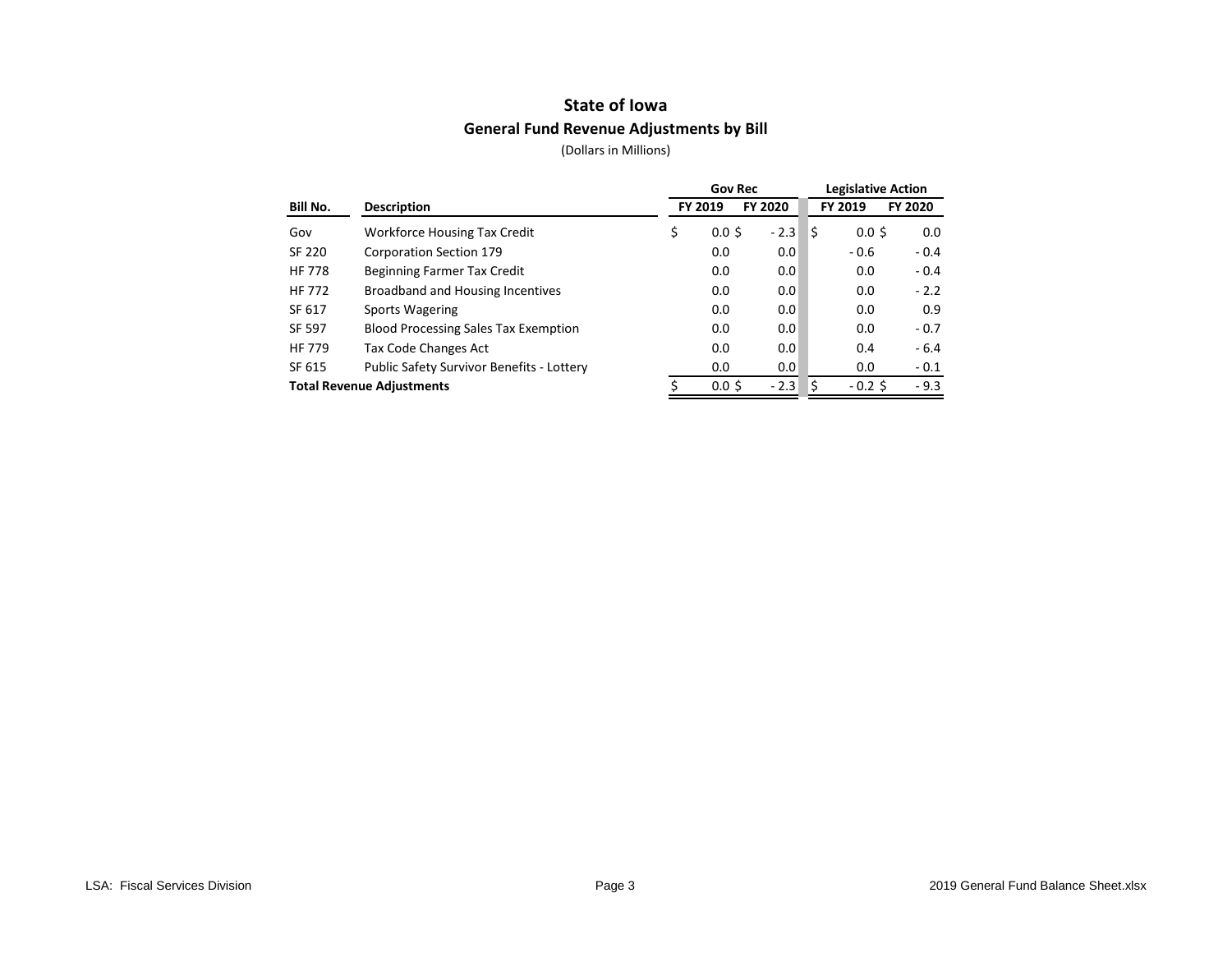# **State of Iowa Expenditure Limitation Calculation**

|                                             |    |         |        | <b>Legislative Action</b> |                   |               |        |        |               |          |
|---------------------------------------------|----|---------|--------|---------------------------|-------------------|---------------|--------|--------|---------------|----------|
| <b>Revenue Estimating Conference</b>        |    |         | %      |                           |                   |               |        | %      | Expend. Limit |          |
|                                             |    |         |        |                           |                   |               |        |        |               |          |
| Total (Mar 2019 Estimate)                   | \$ | 7,868.4 |        |                           | 7,789.7           | \$            |        | 99%    | \$            | 7,769.9  |
| <b>Revenue Adjustments:</b>                 |    |         |        |                           |                   |               |        |        |               |          |
| <b>Workforce Housing Tax Credit</b>         | \$ | $-2.3$  |        |                           | $-2.3$            | \$            | 0.0    |        |               | 0.0      |
| Corporation Section 179                     |    | 0.0     | 0%     |                           | 0.0               |               | $-0.4$ | 100%   |               | $-0.4$   |
| Beginning Farmer Tax Credit                 |    | 0.0     | 0%     |                           | 0.0               |               | $-0.4$ | 100%   |               | $-0.4$   |
| Broadband and Housing Incentives            |    | 0.0     | 0%     |                           | 0.0               |               | $-2.2$ | 100%   |               | $-2.2$   |
| <b>Sports Wagering</b>                      |    | 0.0     | 0%     |                           | 0.0               |               | 0.9    | 95%    |               | 0.9      |
| <b>Blood Processing Sales Tax Exemption</b> |    | 0.0     | 0%     |                           | 0.0               |               | $-0.7$ | 100%   |               | $-0.7$   |
| <b>Tax Code Changes Act</b>                 |    | 0.0     | 0%     |                           | 0.0               |               | $-6.4$ | 100%   |               | $-6.4$   |
| Public Safety Survivor Benefits - Lottery   |    | 0.0     | 0%     |                           | 0.0               |               | $-0.1$ | 100%   |               | $-0.1$   |
| <b>Subtotal Revenue Adjustment</b>          | Ś. | $-2.3$  |        | \$                        | $-2.3$            | \$            | $-9.3$ |        | \$            | $-9.3$   |
| <b>Transfer from Surplus</b>                | \$ | 93.3    | 100%   | \$                        | 93.3              | \$            | 76.8   | 100%   | \$            | 76.8     |
| <b>Total Adjustments</b>                    | \$ | 91.0    |        | Ś.                        | 91.0              | \$            | 67.5   |        | \$            | 67.5     |
| <b>Expenditure Limitation</b>               |    |         |        |                           | 7,880.7           |               |        |        |               | 7,837.4  |
|                                             |    |         | Amount |                           | 99% \$<br>100% \$ | Expend. Limit |        | Amount | 7,848.4       | $0\%$ \$ |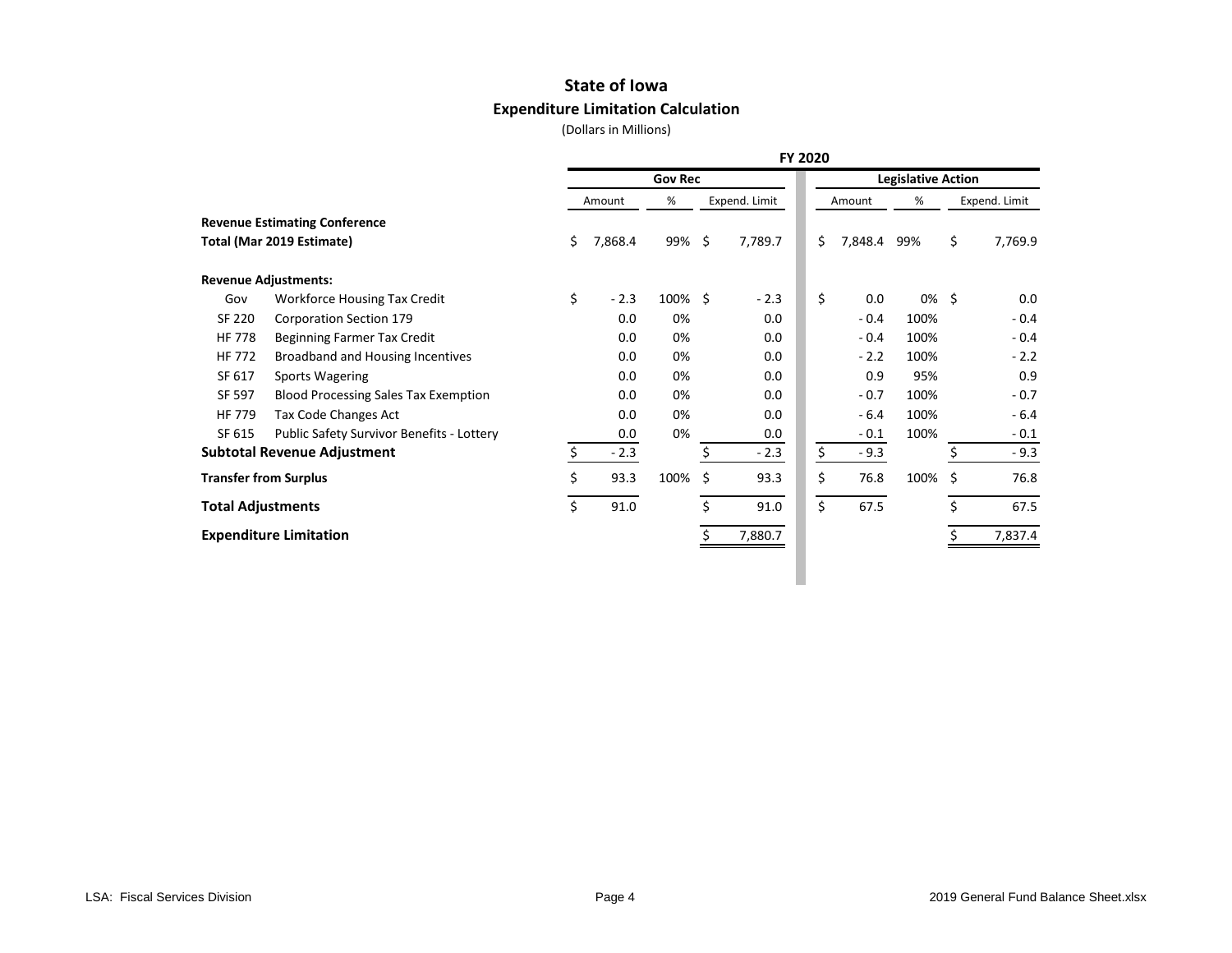#### **State of Iowa Reserve Funds**

|                                         | Actual |         |                  |                | FY 2019 |                     | FY 2020 |                |          |                     |  |
|-----------------------------------------|--------|---------|------------------|----------------|---------|---------------------|---------|----------------|----------|---------------------|--|
| <b>Cash Reserve Fund</b>                |        | FY 2018 |                  | <b>Gov Rec</b> |         | <b>Legis Action</b> |         | <b>Gov Rec</b> |          | <b>Legis Action</b> |  |
| <b>Funds Available</b>                  |        |         |                  |                |         |                     |         |                |          |                     |  |
| <b>Balance Brought Forward</b>          | \$     | 422.4   | \$               | 442.4          | \$      | 442.4               | \$      | 571.6          | \$       | 571.6               |  |
| General Fund Transfer from Surplus      |        | 0.0     |                  | 127.3          |         | 127.3               |         | 185.5          |          | 166.2               |  |
| Special General Fund Appropriation      |        | 20.0    |                  | 113.1          |         | 113.1               |         | 0.0            |          | 0.0                 |  |
| <b>Total Funds Available</b>            | \$     | 442.4   | \$               | 682.8          | \$      | 682.8               | \$      | 757.1          | \$       | 737.8               |  |
| Transfer to Economic Emergency Fund     |        | 0.0     |                  | $-111.2$       |         | $-111.2$            |         | $-167.1$       |          | $-149.9$            |  |
| <b>Balance</b>                          | \$     | 442.4   | \$               | 571.6          | \$      | 571.6               | \$      | 590.0          | \$       | 587.9               |  |
| Maximum 7.5%                            | \$     | 552.8   | \$               | 571.6          | \$      | 571.6               | \$      | 590.0          | \$       | 587.9               |  |
| <b>Economic Emergency Fund</b>          |        |         |                  |                |         |                     |         |                |          |                     |  |
| <b>Funds Available</b>                  |        |         |                  |                |         |                     |         |                |          |                     |  |
| <b>Balance Brought Forward</b>          | \$     | 182.9   | \$               | 177.9          | \$      | 177.9               | \$      | 190.5          | \$       | 190.5               |  |
| <b>Excess from Cash Reserve</b>         |        | 0.0     |                  | 111.2          |         | 111.2               |         | 167.1          |          | 149.9               |  |
| Executive Council - Performance of Duty |        | $-18.0$ |                  | $-14.2$        |         | $-14.2$             |         | $-7.6$         |          | $-7.6$              |  |
| Transfers to and from the General Fund  |        | 13.0    |                  | 0.0            |         | 0.0                 |         | 0.0            |          | 0.0                 |  |
| <b>Total Funds Available</b>            | \$     | 177.9   | \$               | 274.9          | \$      | 274.9               | \$      | 350.0          | \$       | 332.8               |  |
| <b>Excess Surplus</b>                   | \$     | 0.0     | \$               | $-84.4$        | \$      | $-84.4$             | \$      | $-153.3$       | $\zeta$  | $-136.8$            |  |
| <b>Balance</b>                          | \$     | 177.9   | $\overline{\xi}$ | 190.5          | \$      | 190.5               | \$      | 196.7          | \$       | 196.0               |  |
| Maximum 2.5%                            | \$     | 184.3   | \$               | 190.5          | \$      | 190.5               | \$      | 196.7          | $\zeta$  | 196.0               |  |
| <b>Distribution of Excess Surplus</b>   |        |         |                  |                |         |                     |         |                |          |                     |  |
| <b>Transfer to General Fund</b>         | \$     | 0.0     | \$               | 71.0           | \$      | 71.0                | \$      | 93.3           | \$       | 76.8                |  |
| Transfer to Taxpayer Relief Fund        |        | 0.0     |                  | 13.4           |         | 13.4                |         | 60.0           |          | 60.0                |  |
| Total                                   | \$     | 0.0     | \$               | 84.4           | \$      | 84.4                | \$      | 153.3          | <u>ځ</u> | 136.8               |  |
| <b>Combined Reserve Fund Balances</b>   |        |         |                  |                |         |                     |         |                |          |                     |  |
| Cash Reserve Fund                       | \$     | 442.4   | \$               | 571.6          | \$      | 571.6               | \$      | 590.0          | \$       | 587.9               |  |
| <b>Economic Emergency Fund</b>          |        | 177.9   |                  | 190.5          |         | 190.5               |         | 196.7          |          | 196.0               |  |
| <b>Total</b>                            | \$     | 620.3   | \$               | 762.1          | \$      | 762.1               | Ś.      | 786.7          | \$       | 783.9               |  |
| <b>Statutory Maximum</b>                |        |         |                  |                |         |                     |         |                |          |                     |  |
| Cash Reserve Fund                       | \$     | 552.8   | \$               | 571.6          | \$      | 571.6               | \$      | 590.0          | \$       | 587.9               |  |
| <b>Economic Emergency Fund</b>          |        | 184.3   |                  | 190.5          |         | 190.5               |         | 196.7          |          | 196.0               |  |
| Total                                   | \$     | 737.1   | \$               | 762.1          | \$      | 762.1               | \$      | 786.7          | \$       | 783.9               |  |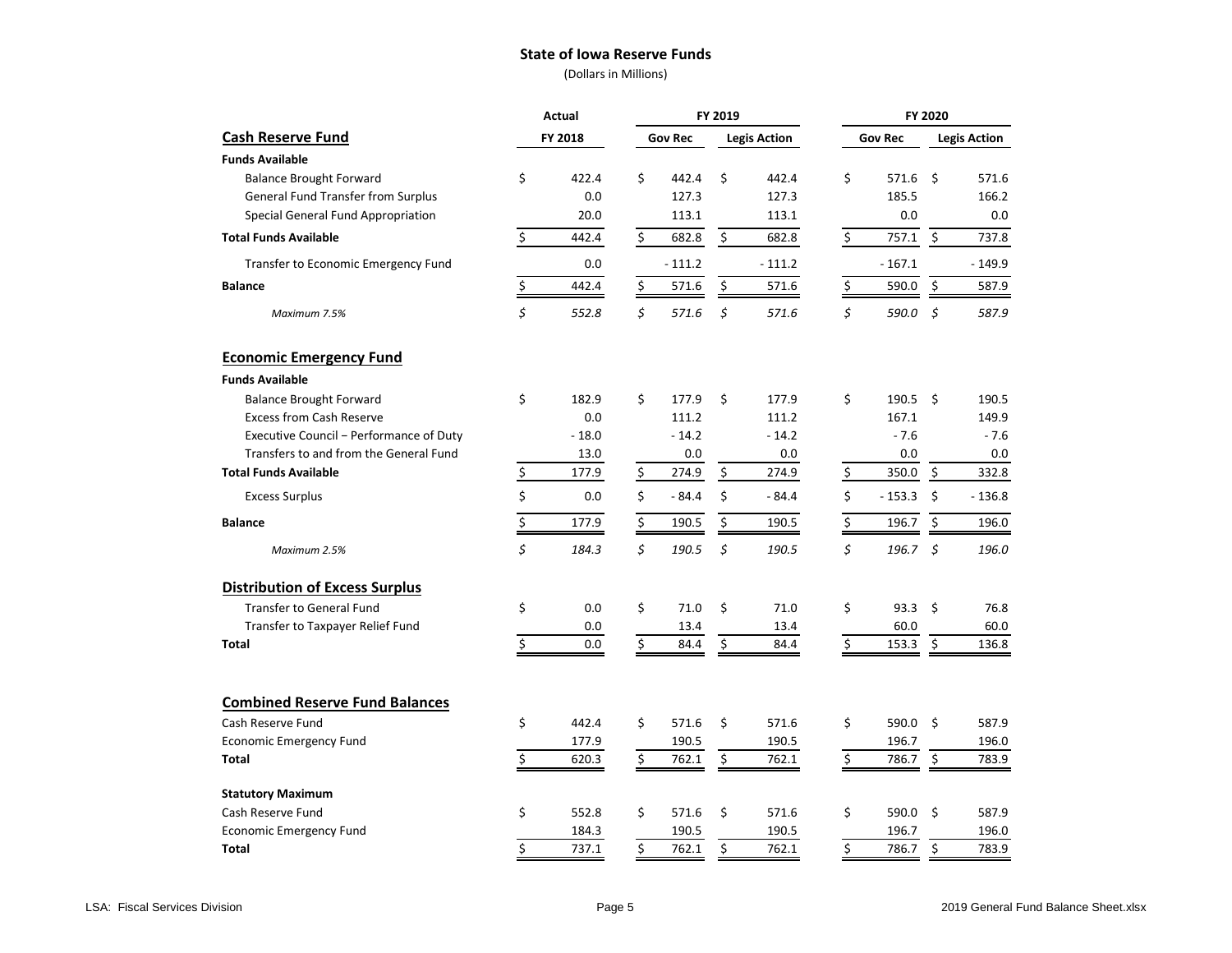### **Taxpayer Relief Fund**

| FY 2019<br>Actual |     |    |                | <b>FY 2020</b> |                                                                |                     |      |    |                                             |
|-------------------|-----|----|----------------|----------------|----------------------------------------------------------------|---------------------|------|----|---------------------------------------------|
| <b>FY 2018</b>    |     |    | <b>Gov Rec</b> |                |                                                                | <b>Gov Rec</b>      |      |    | <b>Legis Action</b>                         |
|                   |     |    |                |                |                                                                |                     |      |    |                                             |
| \$                | 8.3 | \$ |                |                | 8.4                                                            | \$                  |      |    | 13.4                                        |
|                   | 0.0 |    | 13.4           |                | 13.4                                                           |                     | 60.0 |    | 60.0                                        |
|                   | 0.1 |    | 0.0            |                | 0.0                                                            |                     | 0.0  |    | 0.0                                         |
|                   | 8.4 |    |                |                | 21.8                                                           |                     |      | S  | 73.4                                        |
|                   |     |    |                |                |                                                                |                     |      |    |                                             |
| Ś                 | 0.0 | Ś  |                |                | $-8.4$                                                         | \$                  |      |    | 0.0                                         |
|                   | 8.4 |    |                |                | 13.4                                                           |                     | 73.4 | -S | 73.4                                        |
|                   |     |    |                |                | $8.4 \quad$ \$<br>$21.8 \quad$ \$<br>-8.4 \$<br>$13.4 \quad S$ | <b>Legis Action</b> |      |    | $13.4 \quad $5$<br>73.4<br>0.0 <sup>5</sup> |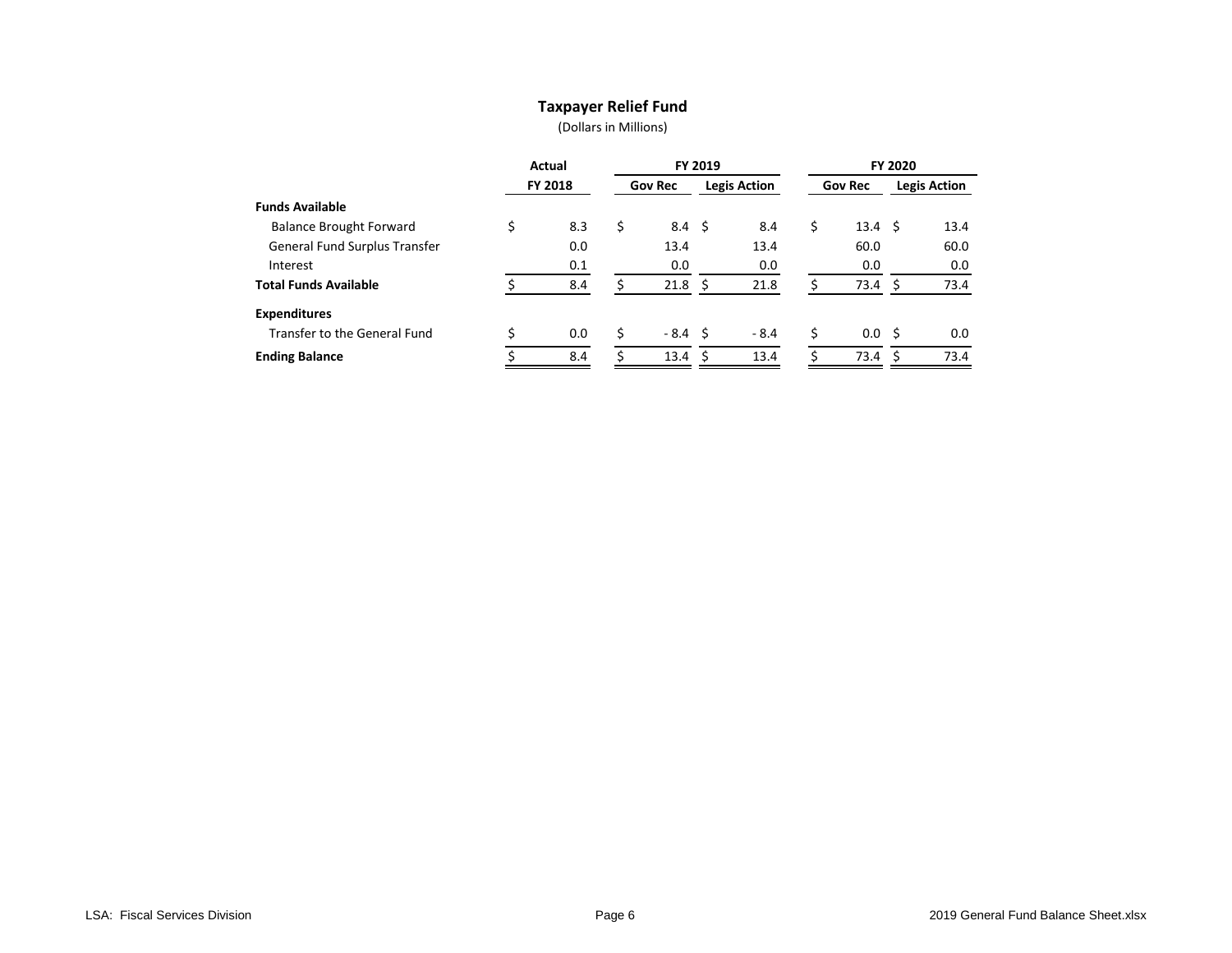### **Adjusted Revenue Estimate**

### **and Reserve Fund Goal Calculations**

|                                |                |         |                |         |         |         |                |         | <b>FY 2020</b> |                     |
|--------------------------------|----------------|---------|----------------|---------|---------|---------|----------------|---------|----------------|---------------------|
|                                | <b>FY 2017</b> |         | <b>FY 2018</b> |         | FY 2019 |         | <b>Gov Rec</b> |         |                | <b>Legis Action</b> |
| <b>REC</b> Estimates           | S              | 7,357.4 |                | 7,364.5 | s       | 7,527.0 | ১              | 7,868.4 |                | 7,848.4             |
| Revenue Adjustments            |                | 22.6    |                | 6.0     |         | 94.9    |                | $-2.3$  |                | $-9.3$              |
| Adjusted Revenue Estimate      |                | 7.380.0 |                | 7,370.5 | S       | 7.621.9 |                | 7.866.1 |                | 7,839.1             |
| Reserve Fund Goals             |                |         |                |         |         |         |                |         |                |                     |
| Cash Reserve Fund (7.5%)       | Ś.             | 553.5   |                | 552.8   | S       | 571.6   | \$             | 590.0   | S              | 587.9               |
| Economic Emergency Fund (2.5%) |                | 184.5   |                | 184.3   |         | 190.5   |                | 196.7   |                | 196.0               |
| Total                          |                | 738.0   |                | 737.1   |         | 762.1   |                | 786.7   |                | 783.9               |